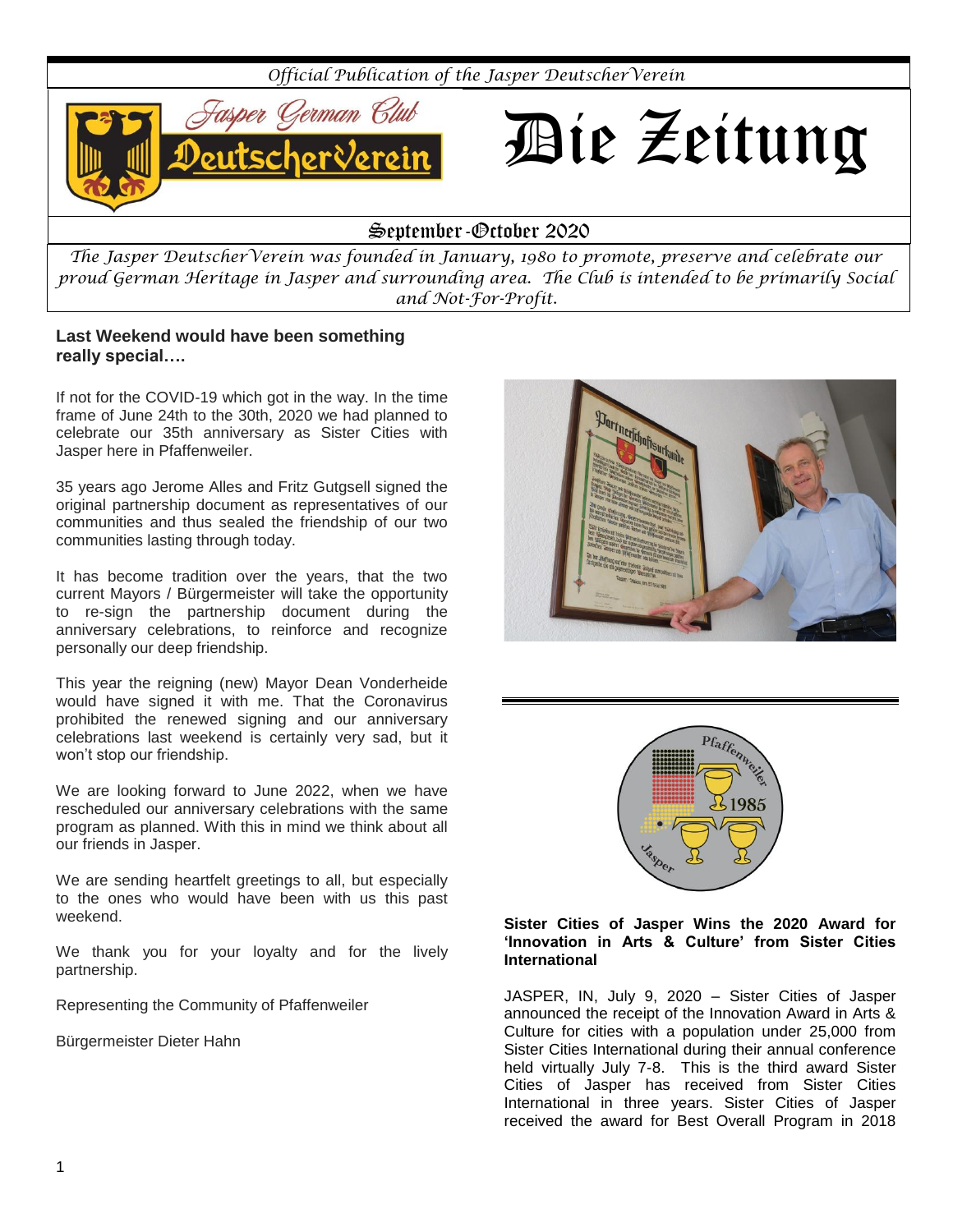and the award for International Business & Trade in 2019.

Sister Cities of Jasper received their latest award for their work and achievement on the New Logo Project and Contest held in 2019. The New Logo Project and Contest was a joint project between Sister Cities of Jasper and their sister city, Pfaffenweiler, Germany.

While visiting Pfaffenweiler, Germany during the biannual student exchange in the summer of 2019, Ross Halvorsen, German teacher at Jasper High School and member of the Sister Cities Board of Directors, made plans with sister city team members of Pfaffenweiler to hold a new logo contest in the fall of 2019. The idea was developed to link the two cities even more with the creation of a common Partnership Logo. This idea was promoted by both partnership organizations into a creative logo competition in both Pfaffenweiler and Jasper. Both cities felt it important to include participants and entries from both of the sister cities and to include a prize of \$500 for the winning logo. Web-based document sharing was used to outline the guidelines for the entries, the rules of the contest, and for participants to submit entries.



Through promotion of the contest via social media and announcing the contest via local media in both of the sister cities, over 60 designs were submitted from local artists. Once all entries were received via the web, judging groups from both Jasper and Pfaffenweiler met via Skype from the city halls of Jasper

and Pfaffenweiler respectively. The group discussed each of their top logo choices and ultimately decided on a winner. Interestingly, the top choices were evenly split between submittals from Jasper and Pfaffenweiler.

A clear winner emerged that artfully combined the Jasper and Pfaffenweiler cities, and the history of the relationship beautifully. The winning designer, Tracey Lorey of Running Design Studio in Jasper, received her award during a promotional reception and the new logo was unveiled just in time for the anniversary of the 35<sup>th</sup> year of the partnership in January of 2020.

"We are so honored and excited to win this award for Innovation in Arts & Culture from Sister Cities International. We are so very proud of our new sister cities logo and the cooperation and partnership between Jasper and Pfaffenweiler on this project. Receiving recognition of our hard work and this award for our efforts is just an additional fantastic benefit, "stated Mary Leah Siegel, President of the Sister Cities of Jasper.

#### About Sister Cities of Jasper

Sister Cities of Jasper was established in 1985 creating a sister city partnership between the Village of Pfaffenweiler in the state of Baden Württemberg, Germany and the city of Jasper, Indiana USA. The partnership was formed to promote peace through mutual respect, understanding and cooperation between both communities, to promote the exchange of students and adults, and to create people to people connections. To date, the sister Cities of Jasper have sponsored eighteen student group exchanges, several adult anniversary trips, and countless personal exchanges between the people Jasper and Pfaffenweiler. The sister city partnership between Jasper and Pfaffenweiler celebrates their 35th Anniversary this year in 2020.

#### About Sister Cities International

Sister Cities International (SCI) is an American nonprofit founded by President Dwight D. Eisenhower 63 years ago to be a champion for peace and prosperity by fostering bonds among people around the world. Peopleto-people "citizen diplomacy" enhances the ability of people from different cultures to understand, appreciate, and celebrate their differences while building partnerships that advance the interests of all humankind. The SCI vision is to enhance our stature as the largest, premier global network connecting people and communities from all backgrounds within the United States, and around the world. SCI seeks to find common ground, and to promote values of peace, understanding, and democracy.

*Mary Leah Siegel* President, Sister Cities of Jasper

#### **A message from our president**

A heart-felt "willkommen" to all our German Club members.

This is certainly the most unique situation for most of us that we've ever gone through, and our prayers and well wishes go to each and every one of you, your family, and our entire community.

As I look back to this time last year, many of you were still recovering from Strassenfest 2019, having many long hours of festivities and fun. You can see many pictures of past events in our Facebook website, and how special the past has been in our hearts.

The nominating committee for our Heritage Award and Essay contest discussed all sides of whether or not to hold these events. While we decided it was crucial that we not miss giving these awards out, we felt doing it in a way that is safe and respectful of our situation was necessary. Therefore, we will be awarding these honors, but will hold off on celebrating them face-to-face at a future date.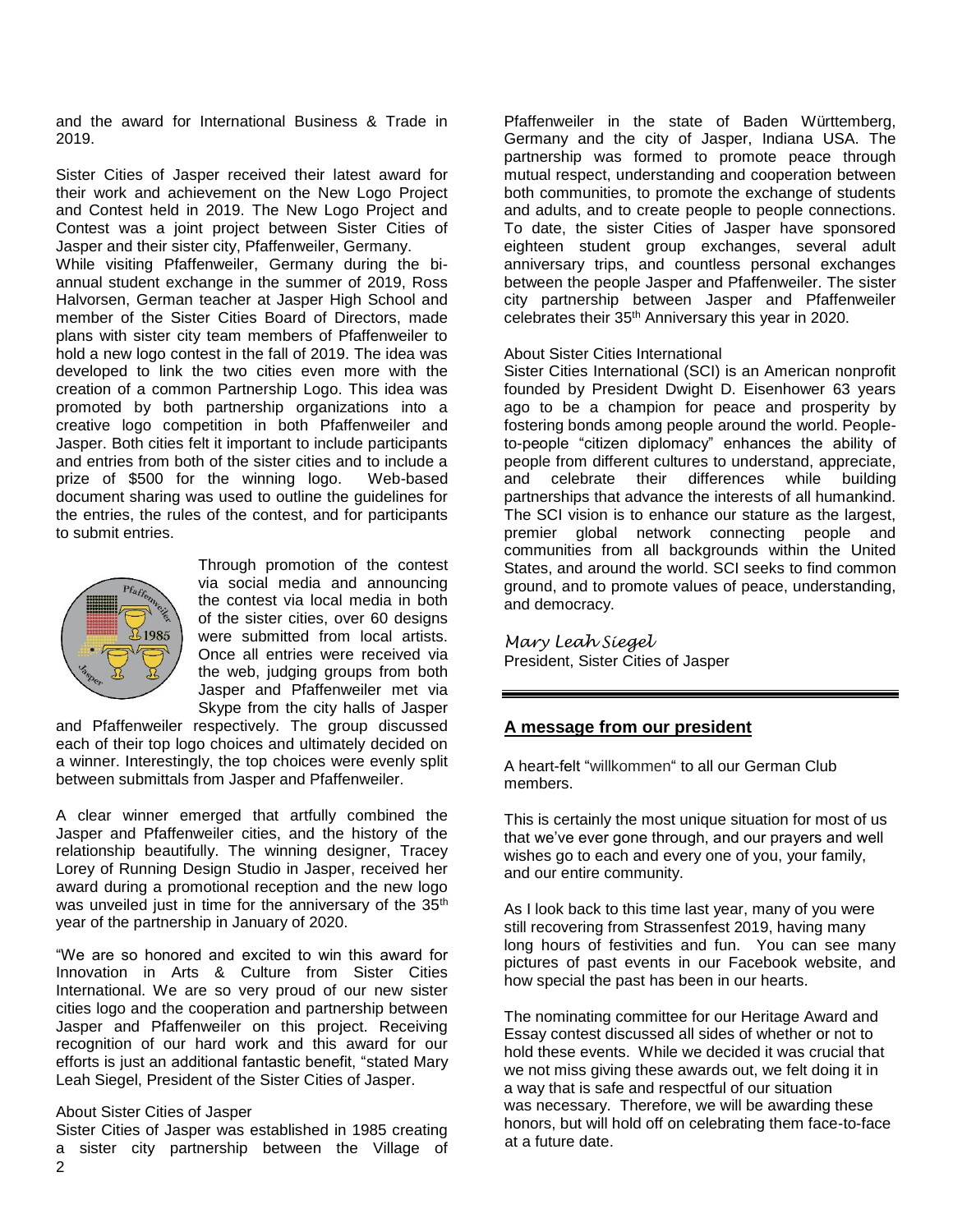The only remaining event that I have kept open is our December Christmas party, although that could ultimately be modified or canceled as well unless things drastically change. I'm working with Paul and the Board of Directors to get their thoughts and feedback.

The incoming President, Paul Siegel (now vicepresident), will have to make a decision if we do a "postcelebration" of our 40<sup>th</sup> anniversary in 2021 (we got great comments on the 40th anniversary cake...hungry, anyone??). Does Paul have a sweet tooth? Stay tuned to find out!!!

This passing of the Presidency usually happens during the January Club meeting, but we might have to also think of alternate ways to get this accomplished. Stay tuned for more details.

Again, thanks to everyone for pulling together during this difficult time. God bless you and your families.

*Van Ziegler* **President** 

## **Die Jugend**

German students often start out in kindergarten using a fountain pen and most students in the US have never had the opportunity to write with one, so I decided, two years ago, to supply my beginning students of German with their own fountain pens.

The project is now in its third year and the DeutscherVerein has made another generous contribution towards the purchase of pens for this year's beginning German students.

Mr. David Hubster, Principal at Jasper Middle School, wrote in a letter of support for a grant (there were five donors last year that, together, donated enough money for the purchase of pens and ink) that: "It did not take long to see how the pens brought a different level of ownership and pride that the German students had in their class. Students learn several valuable lessons through the introduction of their personal fountain pens responsibility, attention to detail, neatness, patience, and appreciation of history."

My hope is to find lasting sponsors for this initiative and it is nice to see some of my high school German students still using the same pen they received two years ago.

*Ross Halvorsen* JHS/JMS German Teacher **In this time of need for many people, now would be a great time to donate to a local charitable organization. Your generosity will be appreciated!!!!!**

## **"Spirit of Strassenfest" Decorating Contest!**

Mary Martin – The Winner



Ann Ackerman



# **An Invitation to Learn to Play SKAT**

Earlier this summer, I received a phone call from Herb Schmidt of the Louisville German American Club and I asked him to send me the invitation that he was extending to members of the DeutscherVerein.

Here it is…………

My name is Herb Schmidt. I'm on the board of directors at the Louisville German American Club.

We would like to see if anyone in your club plays Skat. (The national card game of Germany) We have several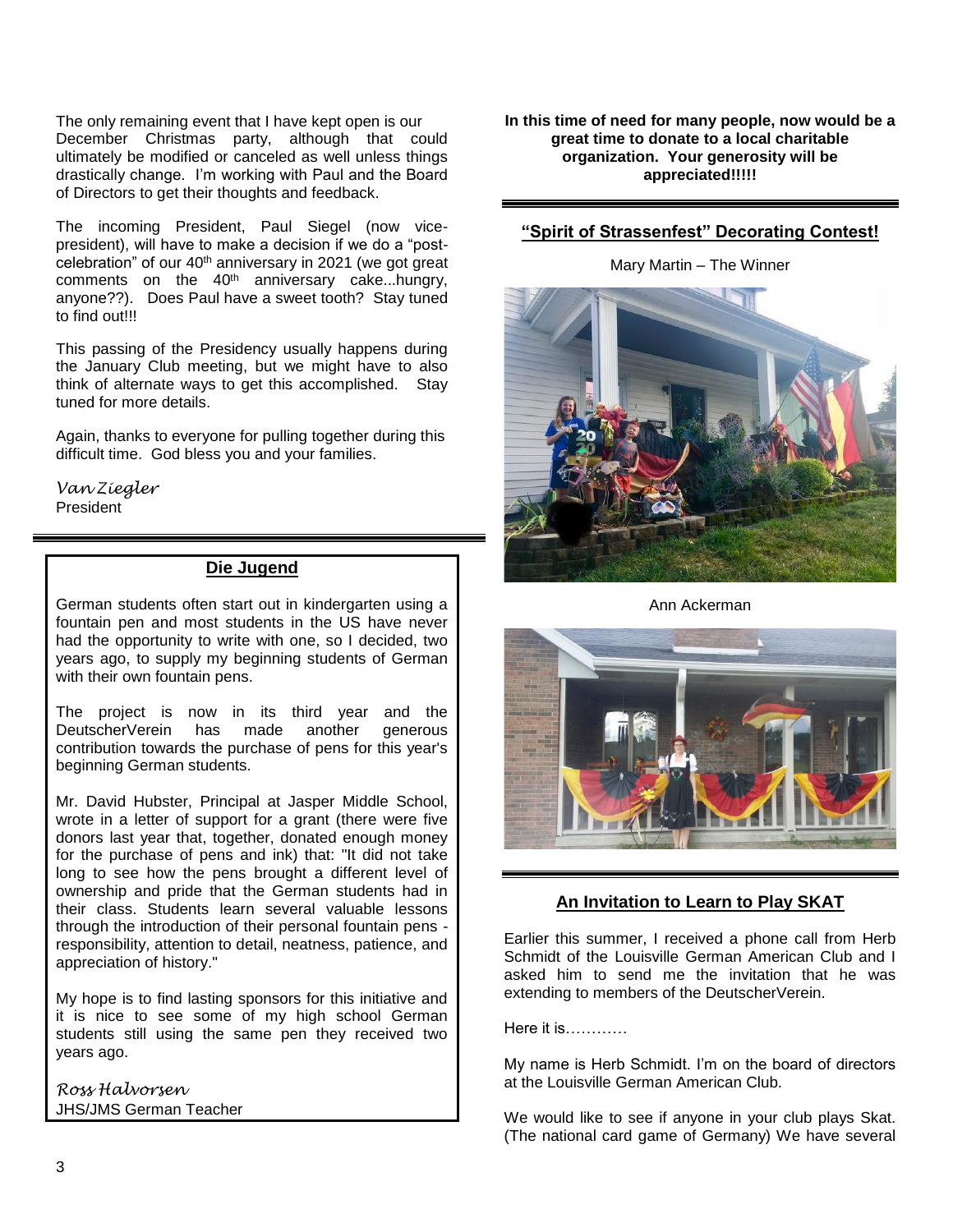members that play and we are planning a card day once it is safe to get together.

My contact information is..... Cell phone ......502 239-2239 Email ....... herbschmidt1956@yahoo.com I don't answer calls on my cell phone unless I recognize the number. If any of your members call me please ask them to leave a voice message and I will return their call.

Thanks again, Prost-

Herb

**PS –** Per Herb in an email this week, the group will probably meet once a month once it is safe to get together.

# **News from Sister Cities of Jasper, Inc.**



Upcoming Events Indiana Sister Cities International Symposium featuring Mary Leah Siegel and Mayor Dean Vonderheide – September 12, 2020 Golf Scramble – September 20, 2020 Sonntag-Mittagessen – September 27, 2020

### **Jasper DeutscherVerein Received Grant**

A grant of \$200.00 from the Joseph F. and Irene C. Eckerle Family Endowment of the Dubois County Community Foundation was received by the Jasper DeutscherVerein to support charitable activities.

Per guidelines from the DCCF, this grant could not be used for general operations of the Jasper DeutscherVerein.

Patoka 2000 and Memorial Hospital and Health Care Center each received a \$100.00 from the Jasper DeutscherVerein.

We thank Irene Eckerle for this grant. Joe and Irene Eckerle were German Heritage Award recipients in 2003 and faithful members of the German Club for many years.

# **Update on the 35th Anniversary Partnership Trip to Pfaffenweiler**

The Partnership Trip celebrating the 35<sup>th</sup> anniversary of the Jasper and Pfaffenweiler Sister City relationship, originally scheduled for June 2020 and postponed to June 2021, has now been postponed again due to COVID until June 2022.

To follow Jasper Partnership information, please see link below.

[https://www.jasperindiana.gov/department/board.php?str](https://www.jasperindiana.gov/department/board.php?structureid=41) [uctureid=41](https://www.jasperindiana.gov/department/board.php?structureid=41)

## **The Following is Information from the Jasper Partnership and Pfaffenweiler Partnership Commissions' Zoom Meeting on August 17, 2020**

"Today, the Jasper Partnership Commission joined the Pfaffenweiler Partnership Commission via zoom meeting to discuss the 35th Anniversary trip to Pfaffenweiler as well as updates on each of the cities. Matthias Hilger translated for both Commissions.

With so many uncertainties, the two partnerships decided to move the 35th Anniversary trip to June 2022. There was full support from both sides. 2022 will also match up with the student exchange from Jasper High School going to Pfaffenweiler.

Dieter Hahn introduced one of his guests on zoom, Fabian Werner. Fabian was the second-place winner of the logo contest.

Mary Leah Siegel discussed the Innovation in Arts and Culture award Sister Cities Jasper received from Sister Cities International and thanked those key contributors. She also sent a follow-up email of the details about the award and the logo for the contest that was submitted.

Mayor Vonderheide updated Pfaffenweiler on what is going on in Jasper. He presented a slide show and discussed the Thyen-Clark Cultural Center, the new Jasper Elementary School, Jasper Mayor's Youth Leadership Council and the mural project, Downtown Chowdown food truck event, and COVID-19.

Dieter Hahn discussed an old key building in the community, the Stube, was purchased by the city. They would like to preserve the building and are currently in discussions on what to do with it. They talked about having the public vote on what the building should be renovated into. A move of the Rathaus to the Stube is a possibility."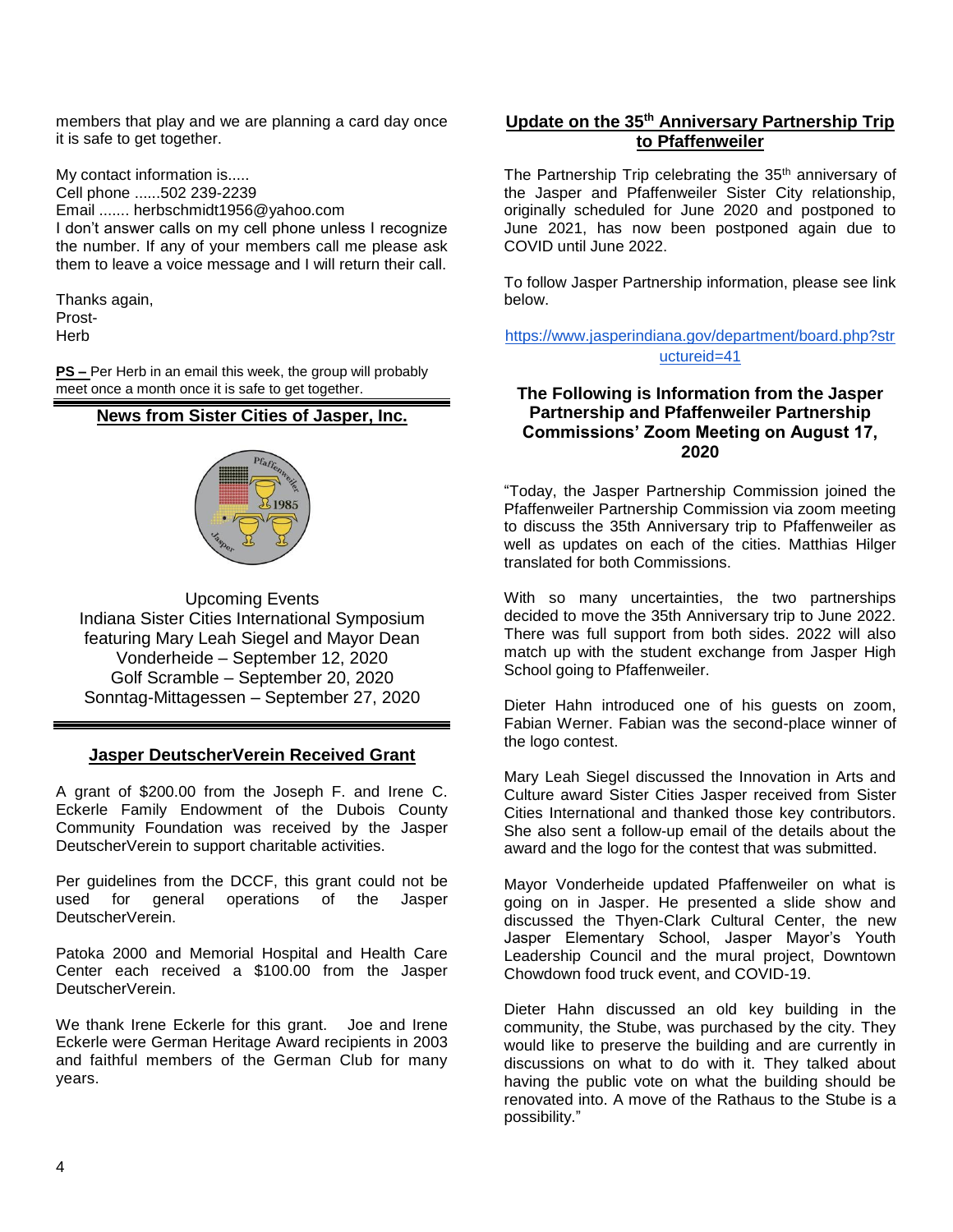

# **The Jasper DeutscherVerein Seeks Nominations for the 2020 German Heritage Award**

The Jasper DeutscherVerein, the Jasper Partnership Commission, and Sister Cities of Jasper, Inc. will celebrate German-American Day on Thursday, October 8, 2020 with a presentation of the German Heritage Award.

The annual award will be presented to an individual or individuals who have contributed of time, talent or resources to maintain, improve or foster awareness of the German roots here in Dubois County. The recognition is open to anyone in Dubois County who does what they can in order to make a difference.

Nominations for the German Heritage Award can be sent to:

Jasper German Club PO Box 15, Jasper, IN 47547-0015

Or via email to [info@jaspergermanclub.org.](mailto:info@jaspergermanclub.org)

Nominations should include the following information:

- A letter of up to one page listing the reason for nomination
- A biography of up to two pages, listing the service or contributions of the nominee
- The nominee's name, home address and whether the service is voluntary or paid

The Nominator's name and address must also be included. Nomination forms are also available at the Jasper Chamber of Commerce and must be postmarked by September 15, 2020.

German American Day to be celebrated on October 8<sup>th</sup>, 2020, is a national day set aside to honor the contributions made by German immigrants to the life and culture of the United States. The Jasper DeutscherVerein, the Jasper Partnership Commission,

and Sister Cities of Jasper, Inc. encourages all their members and citizens of Dubois County to observe this day individually, and safely this year during the COVID-19 Pandemic.

Past recipients of the German Heritage Award are Mary Jo Meuser, Claude and Martina Eckert, Dave Buehler, Linus and Sally Lechner, Joe and Irene C. Eckerle, Danny and Linda Wehr, Leo and Lora Lou Eckerle, the late Lowell and Joan Glendening, Dave and Janet Kluemper, Rafe and Phyllis Ackerman, Vic and Monica Knies, Gary and Rita Egler, Patti Goepfrich, Larry and Betty Hanselman, Ron and Delli Keusch, Jim and Rita Corn, Lois Kuntz, Stan Jochum, Mike and Ann Ackerman, Father John Boeglin, and Rosie Stewart.

Lifetime Achievement Award Winner – Matthias Hilger.

## **Essay Contest for all Dubois County High School Seniors**

All Dubois County High School Seniors are invited to enter this essay contest by choosing one of the topics:

What does German Heritage mean to Me?

What is MY role in preserving and promoting our German Heritage in Dubois County?

The essay should be limited to 500 words and a word count is required. It should be typewritten and include a cover sheet with the student's name, address, phone number, parents' names and address(es), current date, and high school name. The essay should have a clear organizational pattern.

One winner from each high school will receive a \$250 scholarship, courtesy of German American Bank.

The winning essays may be read by the students and may be recorded for broadcast via social media at a later date. Students may be invited to present their essays in the future during a Jasper DeutscherVerein meeting.

Essays with a cover sheet must be postmarked by September 5, 2020 and can be mailed to Essay Contest, Jasper DeutscherVerein, P. O. Box 15, Jasper, IN 47547-0015.

Please contact Sandy Wehr at 812-482-2055 or skwehr69@gmail.com with any questions.

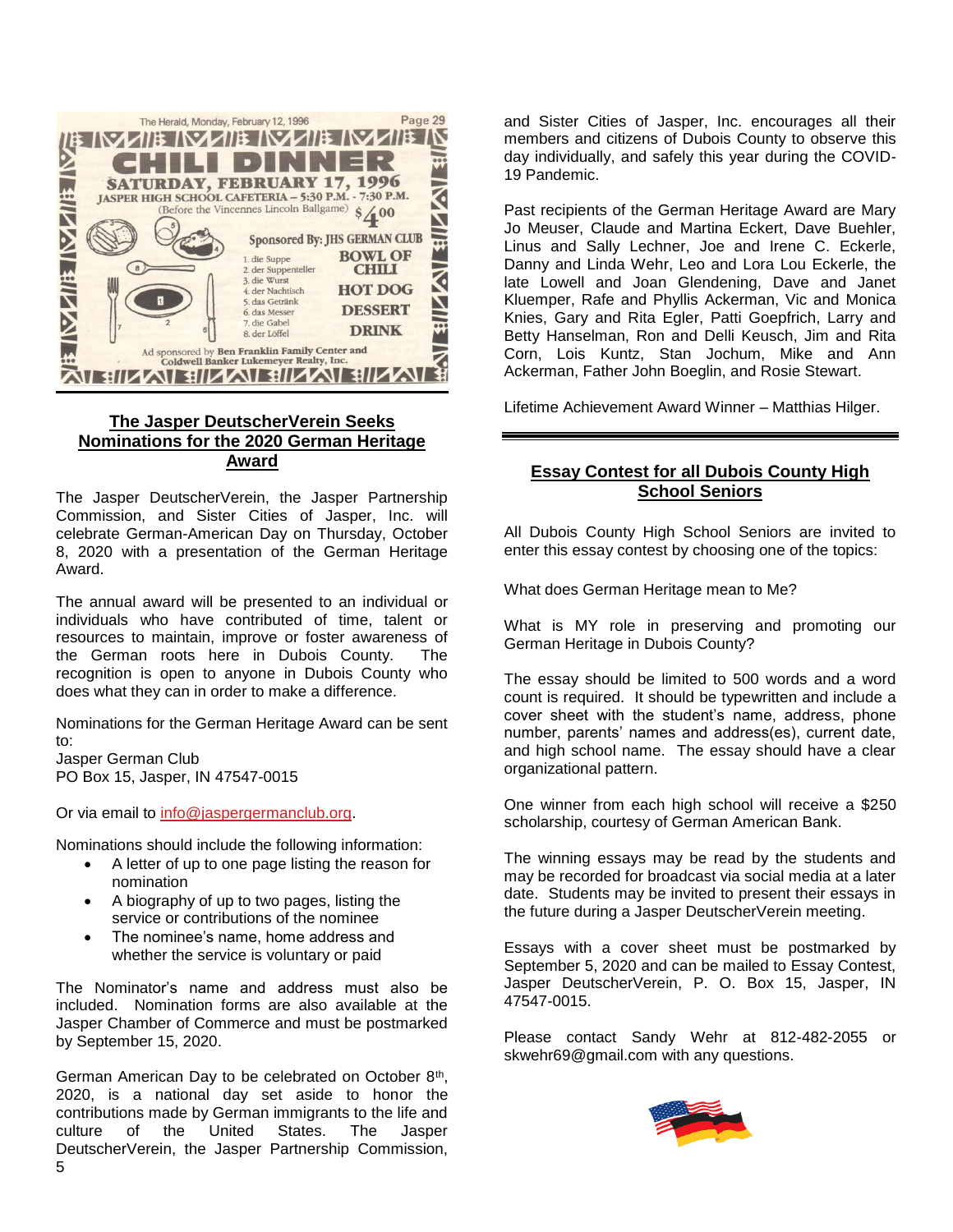Taken from **The Herald** – Saturday, August 3, 2002 Story by Candy Neal Portraits by Brian Wagner

## **Echoes of the Past Keeping the German Language Alive in Dubois County**

*Las deine Schwester in Ruh' sag halt dein Gevet und geh ins Bett. Morgen musst du wieder in die Schule gehen.* (Don't pick on your sister. Just say your prayers and go to bed. You have to go to school in the morning.)

German is the language most elderly Dubois County residents heard in their childhood homes. "My parents spoke German," says Bob Fleck, of Jasper. "My grandparents spoke German."

And as a result, Fleck learned it too.

But when he went to school, he-along with hundreds of other German-speaking Dubois County residents-was forced into a world where English dominated.

Despite the English influx, they maintained their German language-through their communities in the early part of the 20<sup>th</sup> century, and through each other now.

Fleck, now 76, was raised with four brothers on a farm just north of what is now State Road 164 and east of Meridian Road. He attended St. John's School, one of several "country" schools in the county for children living outside the cities.

"All eight classes were in one room," he says. "There were about eight kids in my class. Most of them were like me: They spoke German at home and English at school."

Fleck was fortunate enough to have learned some English before attending school. The amount learned often depended on a couple of factors: how much English a child's parents knew and how many older siblings he had.

Sometimes, though, that didn't matter.

"Now he was the youngest of 11 (children)," Frances (Tempel) Krampe of Ferdinand, says about her husband, August. "Why he didn't somehow pick up more English I don't know, but he didn't."

"I knew very little English," Mr. Krampe agrees. Although his siblings did learn English at school, they didn't speak it at home.

"My sister that was older than I was, she had the highest grade in the county when she graduated from eighth grade," the now-80-year-old says. "And so she evidently

knew a lot of English. She had to otherwise she couldn't have done that."

"But when it was at home, it was definitely nothing but German."

*Schade, dass unsere Lehrerin nicht Weiss, was wir sagen. Aber es ist gut für uns, dass wir wissen, was sie sagt.* (Too bad our teacher doesn't know what we're saying. But good for us that we know what she's saying.)

John Luebbehusen, a Ferdinand native and Celestine resident, lived in a German-speaking household as a child.

"It was strictly German," he recalls. "When we went to school and they spoke English, we spoke more English."

In all his years at Ackerman School, the teachers never spoke German, remembers Roman Stenftenagel, of Jasper. "I don't think they were allowed to. At that time, you were supposed to cut out German."

"The legislature wrote out the language of German, because it was World War I," says Martina (Wehr) Eckert, 85. She attended Ireland Parochial School for two years and Adams School for the remaining six. Despite being the fifth youngest of 12 children, she knew very little English when she went to school, the Jasper woman says.

She knew German, but that was not allowed to be taught in school by the time she attended. "They couldn't stop you from speaking it," she says. "(Schools) couldn't teach it."

Joe Eckerle remembers talking in German to schoolmates at Ackerman School. One of those schoolmates was Claude Eckert, Mrs. Eckert's late husband.

"The teacher didn't mind us doing that," says Eckerle, of Jasper. "But when we were in class, it was English."

Lilla Mae Hopf, like most children, then, went to school only though the eighth grade. Upon completing Bockelman School, she helped her mother take care of her father, uncle and five brothers prior to marrying Roman Stenftenagel.

"I loved to go to school," Mrs. Stenftenagel says. "To be honest with you, later on when I was married and had kids, boy, I sure wished I could go to school again."

For Mr. Stenftenagel and the Krampes, the rules changed and they had to go to school until age 16. That allowed Mrs. Krampe to attend Academy Immaculate Conception, run by the Sisters of St. Benedict in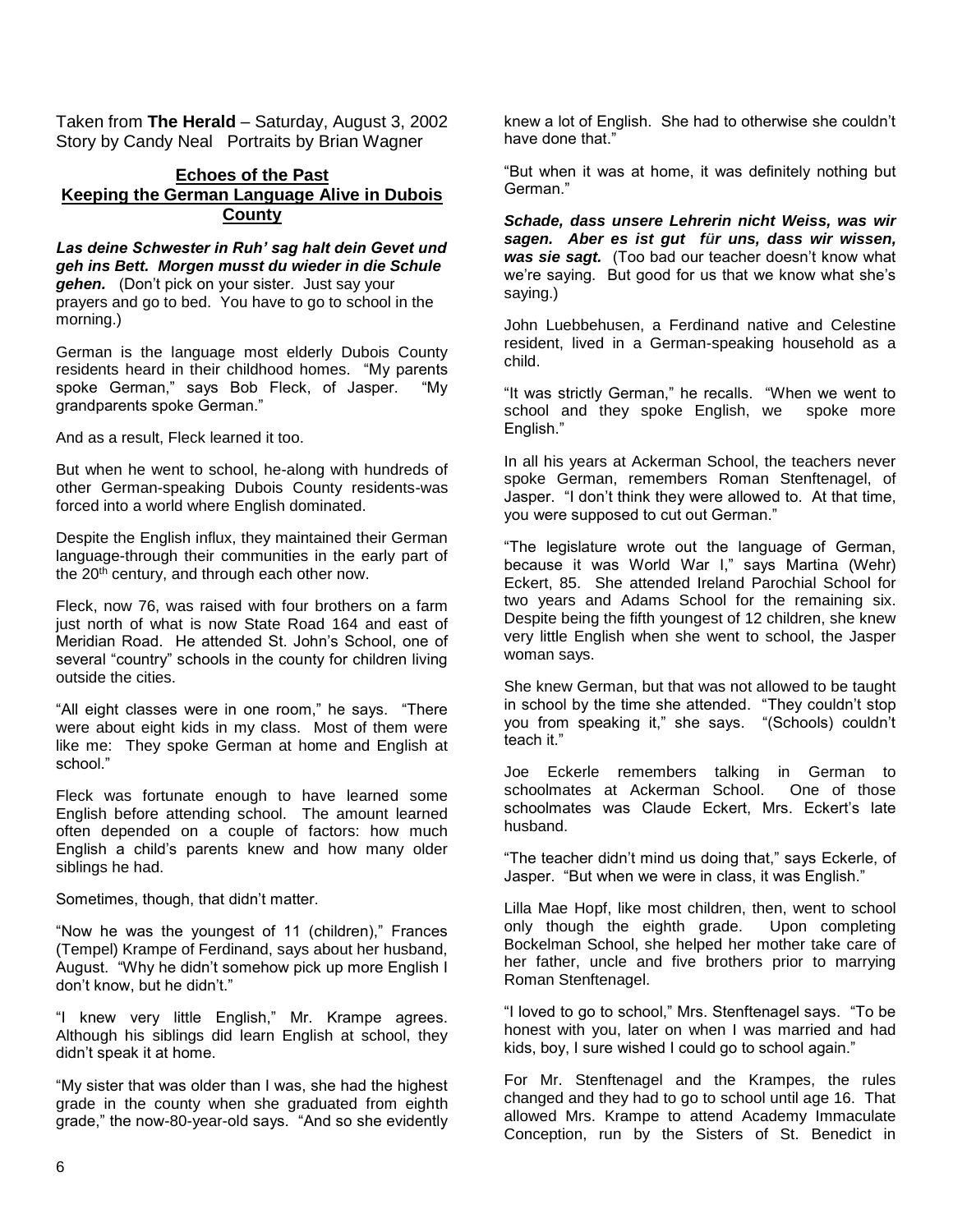Ferdinand, for a year. After that, she returned home to help take care of her brother, who had cerebral palsy. Mr. Krampe went to Dale High School for two vears, "which was more than a lot of people did," he says.

"We just didn't go all the way through high school, although I guess it'd been nice had we done that," Mrs. Krampe says. "But we've been satisfied and happy the way things went."

Mr. Stenftenagel continued at Alexander School and then to Ireland High School until he was 16. He worked on the family farm at the same time.

"When I got up to the eighth grade, the old man made me stay at home some and work the farm and help haul the coal," he says. "Then I didn't get no chance to learn, you know."

*Vater unser, der Du bist im Himmel, geheiligt werde Dein Name...* (Our Father, who art in Heaven, hallowed by thy name...)

Speaking German was more than a familiar tradition. It was a community's way of life.

Neighbors greeted and chatted with each other in German. Farmers help each other in the fields, through mutual German-phrased agreements. Even the neighborhood children talked to each other in German, despite learning English in school.

"Everybody talked German," Mr. Krampe says. "It was just the natural thing to do."

"When I was real young, it was German," Eckerle says. "As I got older, it was English. But when it's all you hear, you have to pick it up."

Community customs were strong and still influence those who grew up in that time.

For newly immigrated families, the language of the elders tends to be the language that's used for several generations, says Eberhard Reichmann, editor in chief at the Max Kade German-American Center at Indiana University-Purdue University at Indianapolis.

Pennsylvania Dutch is "a classical example for this---300 years of language maintenance in many families," Reichmann says. That happened in Dubois County too "to a somewhat lesser degree."

Celebrating weddings with German influenced parties was as common as having wedding Mass on Tuesday mornings.

"Fifty years ago when we got married, just about everybody talked German," Mr. Krampe says. "We were brought up with German. And we kept that up all the time."

Some Masses were even in German, Eckerle recalls. "Fr. Basil (Huesler) would have the High Mass, the one with the full choir, in German."

Fr. Basil Huesler was pastor at St. Joseph Church from 1898 to 1942.

Jane (Schnell) Luebbehusen, John's wife, says her immediate Celestine family spoke English, "but when the relatives came over they spoke all German. That's how I picked it up. The more you hear it, the more you pick it up."

*Wir verstecken die Weihnachtsgeschenke für die Kinder im Schuppen hinterm Haus. Da gehen sie nicht hinein.* (We'll hide the children's Christmas presents in the backyard shed. They won't go in there.)

Fleck remembers his parents knowing how to speak English well. "But at home we talked a lot of German," he recalls.

Mrs. Stenftenagel says her parents knew some English, "but not very good. I asked my sister the other day about that. I can't for the life of me know how Mom and Dad learned English or read English.

"Mom could read English, not good, but she could make it out. And Dad could get by with it. I've often wondered where they learned it. You think they learned it from us school kids?"

Most of the elders' parents knew some English, though some immigrants never learned English, according to Reichmann. "The first generation born here usually had some English along with German at school," he says.

Mrs. Eckert noticed the development of her parents' English, which at first was nonexistent. "Over time, they had to learn," she says. "If you got out (into other communities), you had to go along with the flow."

Couples such as the Stenftenagels and Krampes often spoke to each other in German, although their children didn't pick up the language. Fleck says he and his wife, the former Dorothy Lechner, always talked to each other in German before she passed away three years ago.

"That's how the wife and I got to talk about things without the kids knowing," he says.

"One of our daughters said to me before, "We always thought you were talking about us,"' Mrs. Stenftenagel says. "But we weren't."

"It's just more comfortable to speak in German," Mr. Stenftenagel says.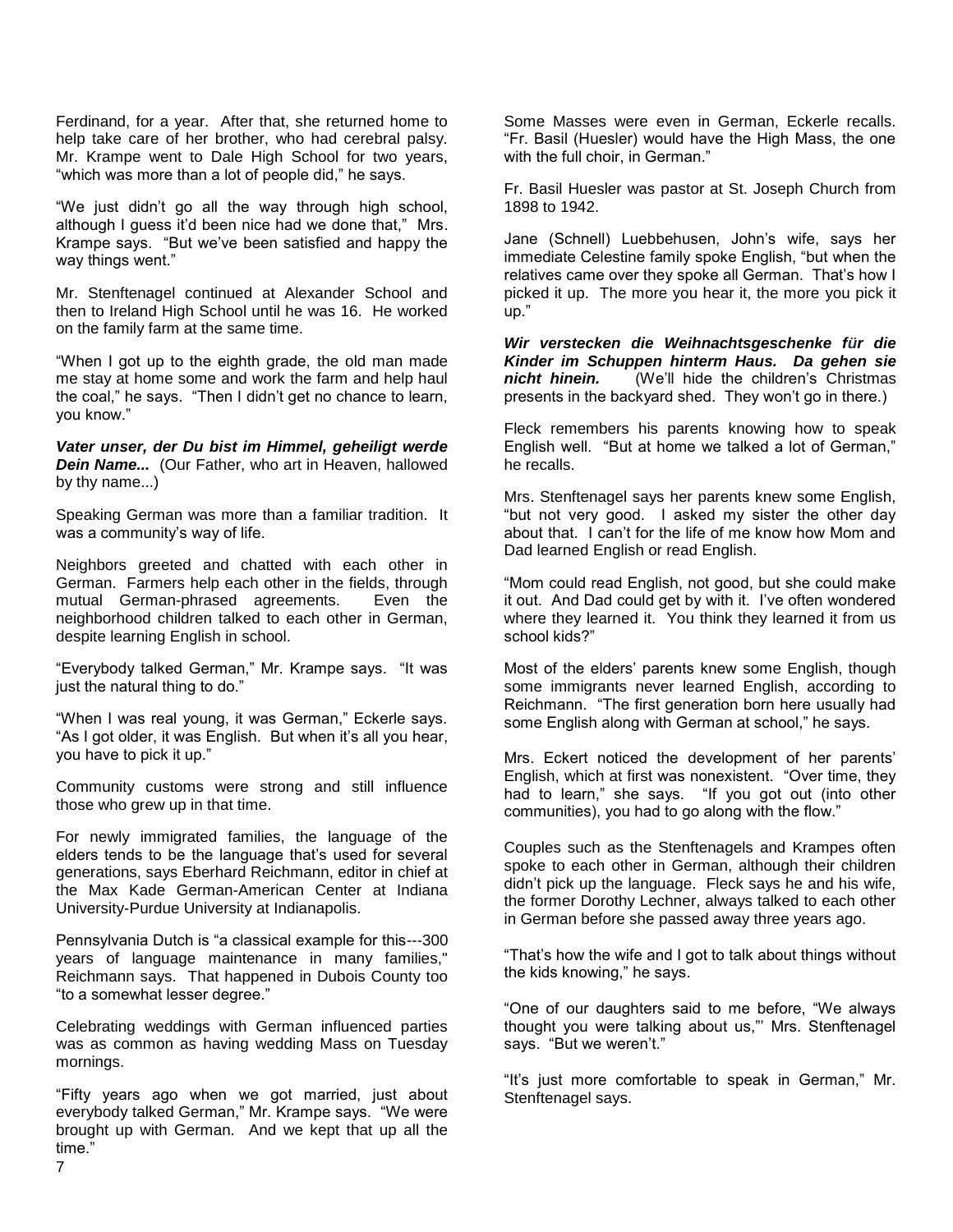Even now, when they are at home, they speak to each other in German.

"Still speaking German at home is frequent," Reichmann says. "Language is part of one's identity."

There are even times when the German speakers talk in English and throw in a German word, and vice versa. This is quite common, and unavoidable, Reichmann says.

"It depends on who you're talking to," Mr. Luebbehusen says. "If I'm talking to someone who knows German, I'll do that. I know he knows what I'm talking about."

But when they are in mixed company, German speakers tend to talk in English. "It would be rude if we talked German to each other and no one else could understand German," Mrs. Krampe says.

*Hallo, wie geht's heut'? Du sagst, dass dein Bein weh tut? Na, mein Knie tut auch weh. Wir Könnten Keine drei Meilen zur Schule mehr schaffen was wir als Kinder damals schafften. Aber wir leben jedenfalls noch und Können drüber sprechen. Also,*  sprechen wir mal...) (Hello, how are you feeling today? You say your leg hurts? Well, my knee bothers me too. We couldn't walk three miles to school anymore, like we did when we were children. But at least we're still here to talk about it. So let's talk…)

When Fleck visits his contemporaries in nursing homes, he speaks to them in German. "I think that helps them, to remind them of the things in their life and in their childhood," he says. "It makes them feel good."

Sometimes making that bridge is a little complicated, as there are different dialects of German.

"In Dubois County there are thee dialects spoken besides high German," Reichmann explains, naming the three as low German, Jasper Deutsch and Franconian.

One dialect even puts a German accent on English words, Mrs. Luebbehusen notes.

They all notice the dialects when they speak to people from Germany. Eckerle has no problem talking to people in Pfaffenweiler, the German town from which his family emigrated. "They think I am from there." he says. "They can't tell the difference (between my German and theirs)."

But Mrs. Stenftenagel, who speaks Jasper Deutsch, had a little trouble talking to some German natives last year. "It was hard to understand each other," she says.

To keep up the German, as with any other language, one has to keep practicing.

"(If) you just don't do it…you lose it," Mrs. Krampe says. "You get away from something for a long time, it just fades away."

Reichmann says millions of Americans in the 19th and early 20<sup>th</sup> centuries knew more than one language, though they might have been more fluent in one than the other.

"It's always nice to learn another language," Mr. Stenftenagel says.

#### **Captions of the pictures in the article**

When she was a girl, said Martina Eckert, 84, the German language stayed alive in the homes despite World War 1-era legislation that banned the teaching of German in schools. "I'm from a family of 12," she said. "We all spoke German at home." Martina and her late husband, Claude, helped bring about the partnership with Jasper's sister city, Pfaffenweiler. Eckert is one of several county residents who carry on the language of their parents' generation.

The official flag of Pfaffenweiler, Germany, hangs in the house of Joseph Eckerle. Eckerle, 80, of Jasper, has visited Pfaffenweiler five times since 1988 and his command of the German language has allowed him to blend in there. The home of his great-grandfather still stands in Pfaffenweiler.

John Luebbehusen, 60, of Celestine, spoke German as a child and still does so any chance he gets. "when we were home on the farm, that's all it was was German," Luebbehusen said.

"We never quit" speaking German, said August Krampe, 80, of Ferdinand. "Our generation has lived through a lot of changes, (but) the German stayed the same," added his wife, Frances Krampe, 74.

Robert Fleck, 76, of Jasper, learned German while working with his grandfather as a child. "We talked German, we prayed German," said Fleck, who also acted an an interpreter while serving in the US Army in Germany.

Roman, 80, and Lilla Mae Stenftenagel, 82, of Jasper, grew up speaking German and have spoken mostly German to each other during 60 years of marriage.

#### **\*Dialects in Dubois County**

**High German**: This is standard German used to communicate across German-speaking countries.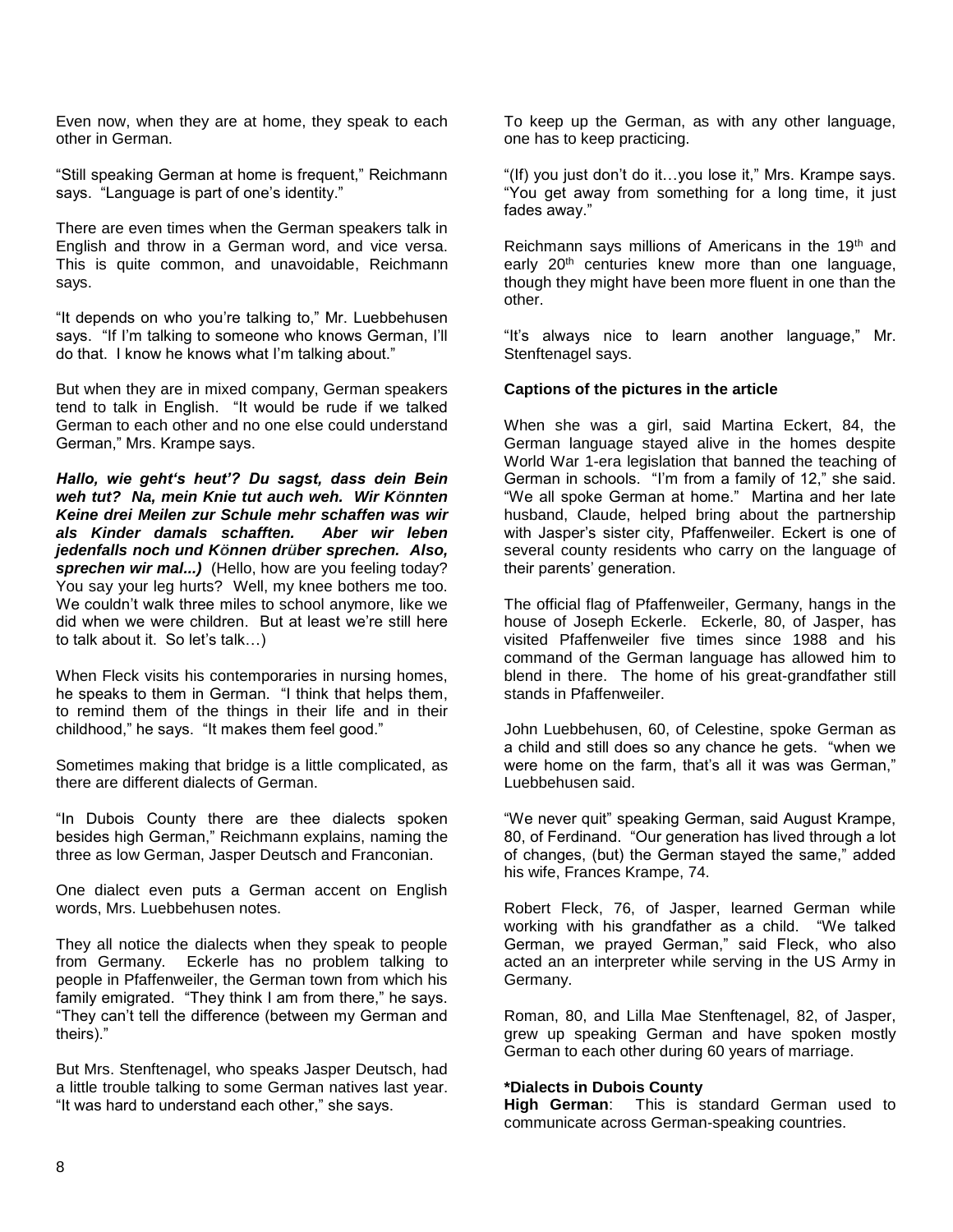**Low German**: Spoken in some German countries, it is often mistakenly equated with "bad German".

**Jasper Deutsch/Deitsch**: This is a German-American dialect formed by accommodating various dialects. It does not, therefore, resemble a specific dialect of Germany; it is a dialect all its own.

**Haysville's Franconian**: Since the people who settled in Haysville came from Franconia, they developed a unique dialect based on speech from that region of Germany.

\*Information provided by Eberhard Reichmann.

### **Irish inspired Potato Nachos**

Ingredients

1 1/2 pounds russet or Yukon gold potatoes

- 2 Tbsps avocado oil, or olive oil
- 1 tsp dried oregano
- 1/2 teaspoon dried thyme
- sea salt and black pepper, to taste
- 1/2 cup shredded sharp cheddar cheese
- 4 slices nitrate-free bacon, cooked and crumbled
- 1/2 cup plain Greek yogurt
- 1 vine tomato, chopped
- 1/4 red onion, peeled and diced
- 1 Tbsp chopped cilantro, scallions, or parsley leaves

### **Instructions**

Preheat your oven to 400 degrees f.

Rinse and scrub potatoes thoroughly to remove any dirt. Pat excess moisture with a paper towel, or allow to air dry.

Slice potatoes into 1/4-inch thick, even, rounds and place them in a large bowl. (may want to use a mandoline for even slicing)

Season your potatoes with oregano, thyme, sea salt and black pepper, drizzle oil on top.

Gently rub and toss to get them coated evenly.

Place the potatoes onto a large baking sheet (or 2) in a SINGLE layer and roast for 20 minutes until golden and crispy, flipping once during roasting.

Once the potatoes are done, carefully remove from the oven and transfer to a skillet or oven-safe dish. I covered mine with parchment for easy clean up!

Sprinkle cheese on top and bake for additional 6-8 minutes until cheese is nice and melty.

To assemble your nachos, add a generous dollop of yogurt in the middle.

Crumble crispy bacon on top, then sprinkle with tomatoes and onions as shown.

Garnish with freshly chopped cilantro, scallions, and/or parsley and serve immediately.

(Taken from https://cleanfoodcrush.com/irish-inspired-potatonachos/)

## **Endowments at the Dubois County Community Foundation**

#### **Jasper Deutscher Verein (German Club) German Heritage Endowment**

A donor-advised endowment to benefit generations in ensuring that our German heritage is preserved and enriched in Jasper and Dubois County.

#### **Claude and Martina Eckert Sister Cities Endowment**

A designated endowment to provide support to Sister Cities of Jasper, Inc. to support the Jasper/Pfaffenweiler relationship.

A gift to the Jasper DeutscherVerein (German Club) German Heritage Endowment or to the Claude and Martina Eckert Sister Cities Endowment is a wonderful way to remember that special someone. A gift in honor of someone or in memory of someone may be given. The Dubois County Community Foundation will send a letter of acknowledgment to the individual being honored or to the family of someone being remembered. Send your gift along with the appropriate information to the Dubois County Community Foundation, P. O. Box 269, Jasper, IN 47547-0269. Envelopes are also available at the greeting table at each club meeting.

\_\_\_\_\_\_\_\_\_\_\_\_\_\_\_\_\_\_\_\_\_\_\_\_\_\_\_\_\_\_\_\_\_\_\_\_\_\_\_\_\_\_\_\_\_

Enclosed is my gift of \$

to the\_\_\_\_\_\_\_\_\_\_\_\_\_\_\_\_\_\_\_\_\_\_\_\_\_\_\_\_\_\_\_\_\_\_\_\_\_\_\_\_

 (Please specify appropriate Endowment) Name:

Address: \_\_\_\_\_\_\_\_\_\_\_\_\_\_\_\_\_\_\_\_\_\_\_\_\_\_\_\_\_\_\_\_\_\_\_\_\_

City/State/Zip: \_\_\_\_\_\_\_\_\_\_\_\_\_\_\_\_\_\_\_\_\_\_\_\_\_\_\_\_\_\_\_\_\_

I want my gift to be in memory of / in honor of:

Gifts to the Jasper Deutscher Verein (German Club) German Heritage Endowment April 1, 2020 to June 30, 2020

\_\_\_\_\_\_\_\_\_\_\_\_\_\_\_\_\_\_\_\_\_\_\_\_\_\_\_\_\_\_\_\_\_\_\_\_\_\_\_\_\_\_\_\_\_

# **In Memory of Rita Egler**

Dan and Kathy Gutgsell Steve and Shelley Whalen